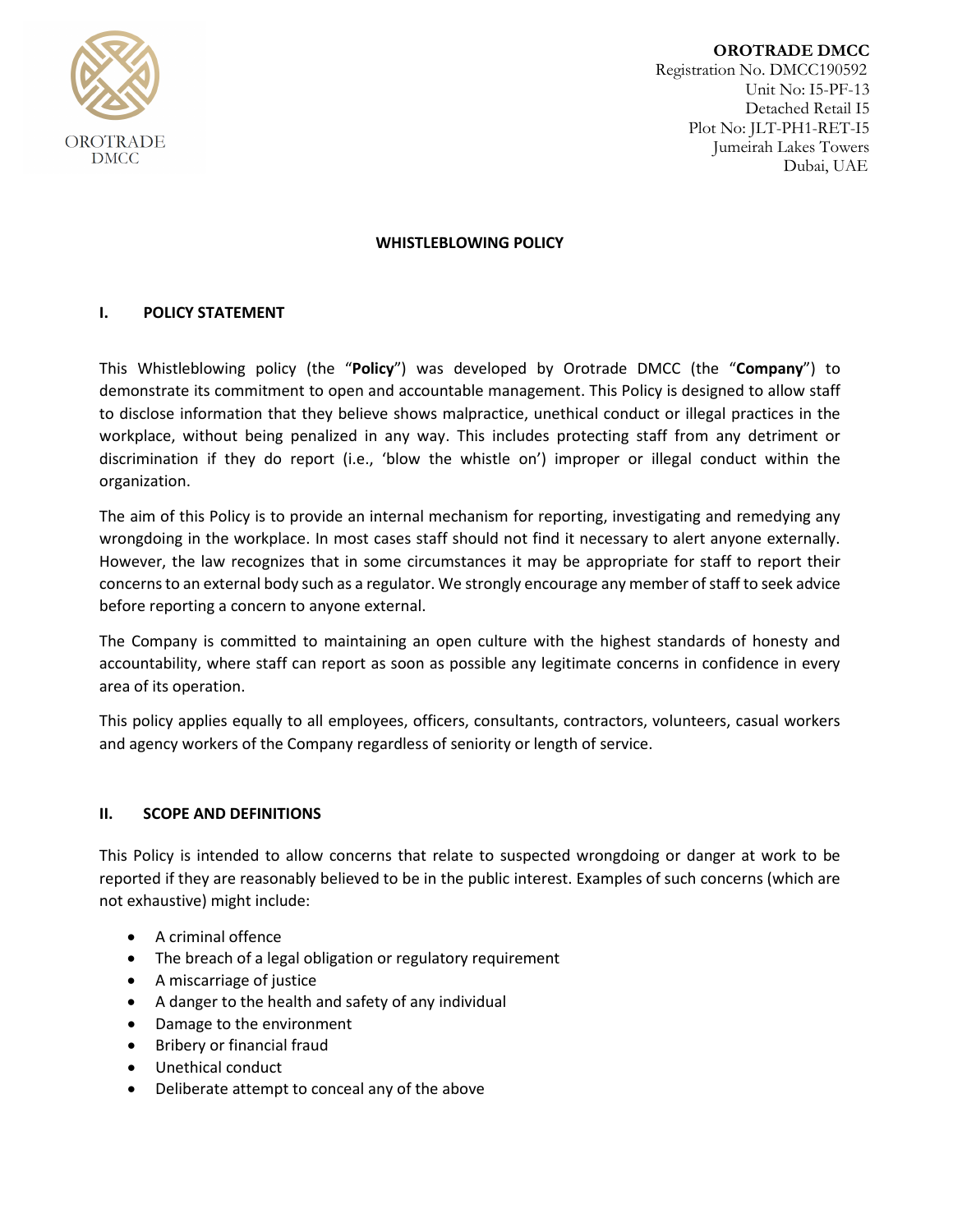If a member of staff fails to notify the Company when certain of an occurrence included in, but not limited to, the list of categories of disclosures stated above, it may be regarded by the Company as misconduct.

It may be more appropriate for a particular concern to be raised by way of another policy or procedure and not under this Policy. In particular, this Policy should not be used for complaints relating to a member of staff's personal circumstances, such as the way they have been treated at work. In those cases staff should use the grievance procedure of the Company. If any member of staff has any concerns as to which policy the disclosure should be made under, they should check with their direct manager.

# **III. DEFINITIONS**

**Whistleblowing** is when a member of staff raises a concern relating to any of the matters mentioned above. Officially this is called 'making a disclosure in the public interest'.

**Protected Disclosure** is a disclosure of information that the member of staff reasonably believes tends to show malpractice. As a member of staff, you are protected from suffering any detriment as a result of your 'disclosure'. This Policy is designed to enable an employee to report inappropriate behavior that is not specifically directed at them personally.

**Confidentiality** is an express term in the contract of employment, stating that an employee or member of staff will not disclose confidential information that concerns the Company. However, where a member of staff discovers information that they believe shows malpractice, unethical conduct or illegal practices within the Company, then the option to disclose the information independently of line management and without fear of reprisal for breach of confidentiality is made available under this Policy.

# **IV. PRINCIPLES**

This policy offers guidance and protection to those members of staff who disclose a whistleblowing concern. The Company's aim is that the wellbeing of any member of staff should not in any way be harmed as a result of that protected disclosure, whether the item reported proves to be true or not, provided the reporting was carried out in good faith.

Subjecting any member of staff to a detriment because of a protected disclosure, including a member of staff who has been investigated as part of the disclosure, may be regarded as gross misconduct which will result in disciplinary action. A detriment includes dismissal, disciplinary action, threats or other unfavorable treatment.

The Company undertakes to protect any member of staff from any personal claims and from any detriment, victimization, harassment or bullying as a result of their disclosure. Also, the Company undertakes to comply with all applicable laws relating to the prohibition of retaliation against good-faith whistleblowers who raise issues of concern.

This policy is not designed to support a member of staff who wishes to question financial or business decisions that have been taken by the Company; nor should it be used to seek reconsideration of matters which have already been addressed under other Company policies.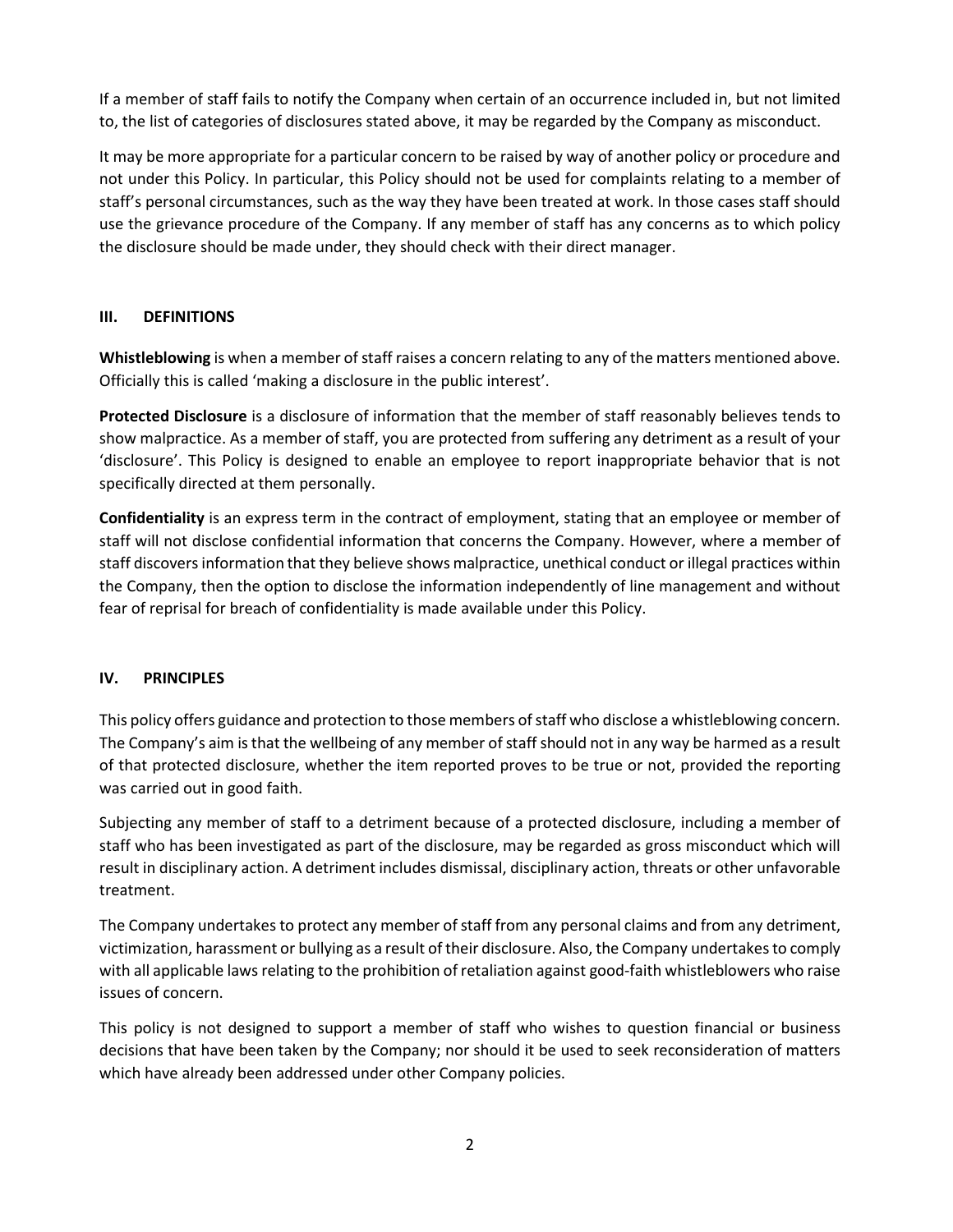In most cases, whistleblowing claims need to be made promptly and at the latest within the three-month period following the date of the act complained of. Limited exceptions may apply in particular circumstances only.

## **V. CONFIDENTIALITY OF CONCERNS RAISED**

We hope that staff will feel able to voice whistleblowing concerns openly under this Policy. However, the Company will treat all disclosures in a confidential and sensitive manner. As part of this, the identity of any member of staff making an allegation may be kept confidential so long as it does not hinder any investigation. However, the individual making the disclosure may need to provide a statement as part of the evidence gathering process and their identity may be revealed or implied as part of the investigating process. If a criminal investigation follows, the member of staff may be needed as a witness. If this occurs, the direct Manager will notify the member of staff at the earliest opportunity.

### **VI. ANONYMOUS DISCLOSURES**

This Policy encourages staff to put their name to any disclosure they make. Concerns expressed anonymously are less powerful and may be less easy to investigate; however, they will be considered and reviewed at the Company's discretion. In exercising this discretion, the factors taken into account will include:

- The seriousness of the issues raised
- The credibility of the concern
- The likelihood of confirming the allegation from attributable sources.

Staff who are concerned about possible reprisals if their identity is revealed should come forward to an their direct Manager and appropriate measures can then be taken to preserve confidentiality.

### **VII. UNTRUE ALLEGATIONS**

If a member of staff makes a genuine allegation in good faith, which is not confirmed by subsequent investigation, no action will be taken against them. If, however, they make malicious or vexatious allegations, particularly if they persist with making them, then disciplinary action may be taken against the individual concerned.

### **VIII. PROCEDURES FOR MAKING A DISCLOSURE**

If a member of staff believes that a matter or practice within the scope of this policy is or has been taking place, they should make the disclosure immediately to their direct Manager. If the matter or practice is more serious and/or concerns the line manager then it should be reported to the CEO. There is no specific method that staff should use to make a disclosure; they can use email, telephone or post, for example. Any